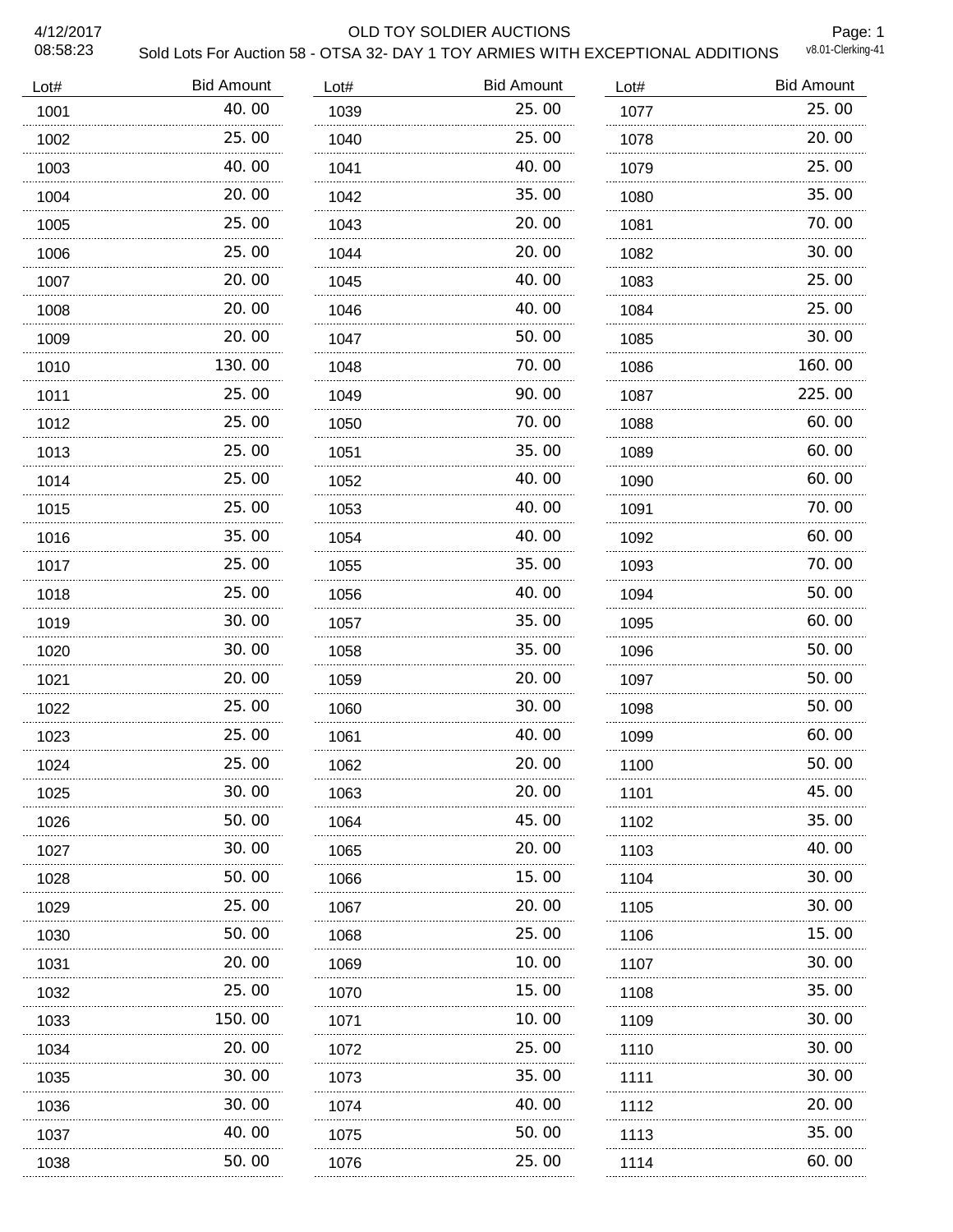#### 4/12/2017 OLD TOY SOLDIER AUCTIONS

Page: 2<br>v8.01-Clerking-41

| Lot# | <b>Bid Amount</b> | Lot# | <b>Bid Amount</b> | Lot# | <b>Bid Amount</b> |
|------|-------------------|------|-------------------|------|-------------------|
| 1115 | 40.00             | 1153 | 40.00             | 1191 | 70.00             |
| 1116 | 45.00             | 1154 | 70.00             | 1192 | 250.00            |
| 1117 | 70.00             | 1155 | 80.00             | 1193 | 50.00             |
| 1118 | 30.00             | 1156 | 45.00             | 1194 | 30.00             |
| 1119 | 60.00             | 1157 | 80.00             | 1195 | 60.00             |
| 1120 | 30.00             | 1158 | 130.00            | 1196 | 60.00             |
| 1121 | 25.00             | 1159 | 120.00            | 1197 | 70.00             |
| 1122 | 20.00             | 1160 | 60.00             | 1198 | 70.00             |
| 1123 | 100.00            | 1161 | 40.00             | 1199 | 70.00             |
| 1124 | 50.00             | 1162 | 120.00            | 1200 | 100.00            |
| 1125 | 140.00            | 1163 | 350.00            | 1201 | 60.00             |
| 1126 | 45.00             | 1164 | 1,000.00          | 1202 | 40.00             |
| 1127 | 20.00             | 1165 | 170.00            | 1203 | 45.00             |
| 1128 | 50.00             | 1166 | 110.00            | 1204 | 30.00             |
| 1129 | 15.00             | 1167 | 100.00            | 1205 | 30.00             |
| 1130 | 30.00             | 1168 | 60.00             | 1206 | 40.00             |
| 1131 | 60.00             | 1169 | 35.00             | 1207 | 60.00             |
| 1132 | 30.00             | 1170 | 30.00             | 1208 | 80.00             |
| 1133 | 25.00             | 1171 | 25.00             | 1209 | 100.00            |
| 1134 | 30.00             | 1172 | 25.00             | 1210 | 45.00             |
| 1135 | .<br>45.00        | 1173 | 45.00             | 1211 | 50.00             |
| 1136 | 50.00             | 1174 | 30.00             | 1212 | 110.00            |
| 1137 | 45.00             | 1175 | 15.00             | 1213 | 130.00            |
| 1138 | 20.00             | 1176 | 15.00             | 1214 | 40.00             |
| 1139 | 80.00             | 1177 | 20.00             | 1215 | 70. 00            |
| 1140 | 80.00             | 1178 | 35.00             | 1216 | 35.00             |
| 1141 | 45.00             | 1179 | 30.00             | 1217 | 90.00             |
| 1142 | 80.00             | 1180 | 35.00             | 1218 | 45.00             |
| 1143 | 100.00            | 1181 | 25.00             | 1219 | 60.00             |
| 1144 | 180.00            | 1182 | 20.00             | 1220 | 50.00             |
| 1145 | 60.00             | 1183 | 120.00            | 1221 | 25.00             |
| 1146 | 50.00             | 1184 | 120.00            | 1222 | 60.00             |
| 1147 | 35.00             | 1185 | 130.00            | 1223 | 80.00             |
| 1148 | 180.00            | 1186 | 50.00             | 1224 | 45.00             |
| 1149 | 250.00            | 1187 | 60.00             | 1225 | 45.00             |
| 1150 | 30.00             | 1188 | 40.00             | 1226 | 80.00             |
| 1151 | 160.00            | 1189 | 45.00             | 1227 | 70.00             |
| 1152 | 70.00             | 1190 | 80.00             | 1228 | 80.00             |
|      |                   |      |                   |      |                   |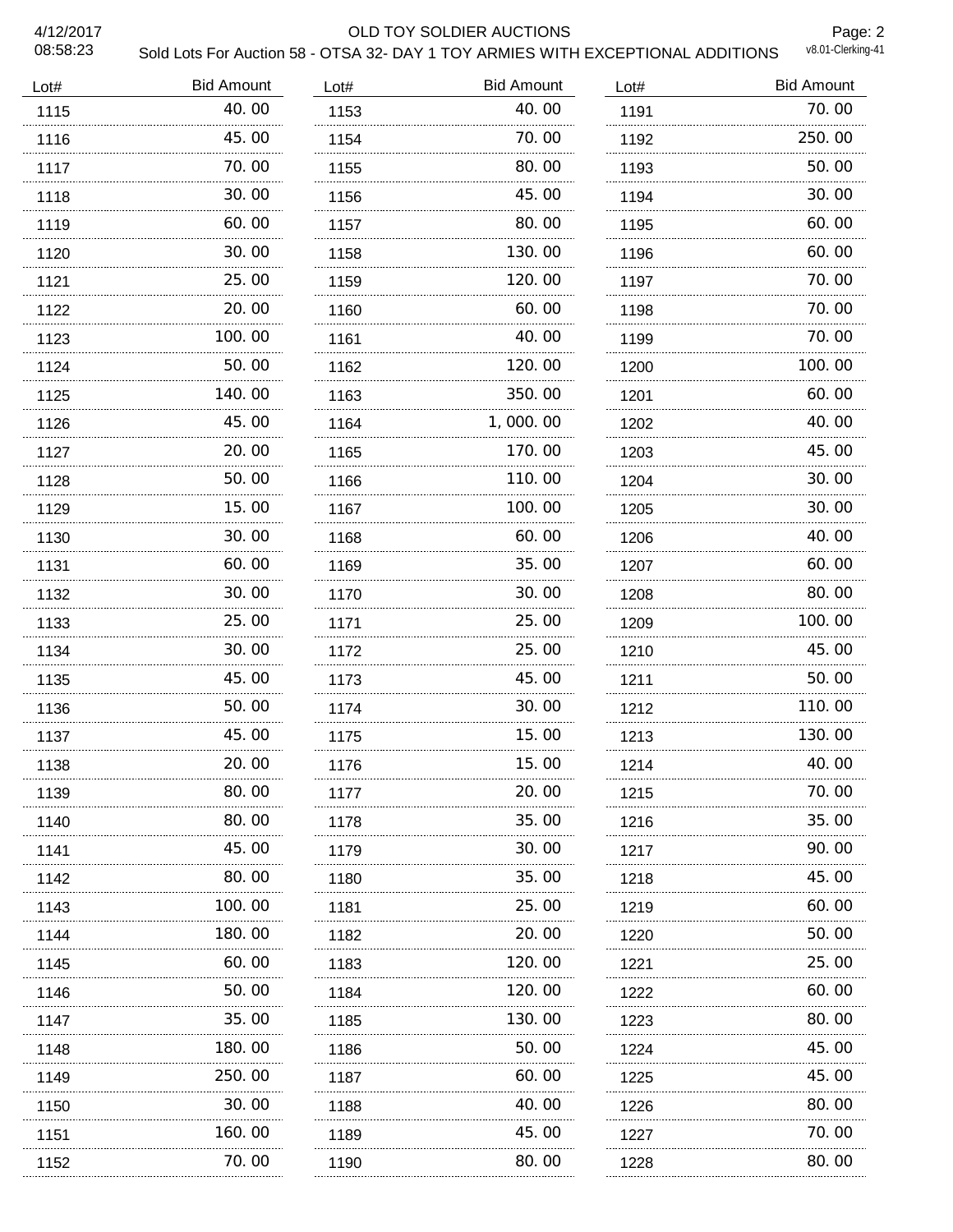#### 4/12/2017 OLD TOY SOLDIER AUCTIONS

Page: 3<br>v8.01-Clerking-41

| Lot# | <b>Bid Amount</b> | Lot# | <b>Bid Amount</b> | Lot# | <b>Bid Amount</b> |
|------|-------------------|------|-------------------|------|-------------------|
| 1229 | 50.00             | 1267 | 25.00             | 1305 | 140.00            |
| 1230 | 60.00             | 1268 | 25.00             | 1306 | 50.00             |
| 1231 | 45.00             | 1269 | 30.00             | 1307 | 140.00            |
| 1232 | 170.00            | 1270 | 40.00             | 1308 | 45.00             |
| 1233 | 20.00             | 1271 | 25.00             | 1309 | 70.00             |
| 1234 | 50.00             | 1272 | 30.00             | 1310 | 60.00             |
| 1235 | 50.00<br>.        | 1273 | 20.00             | 1311 | 45.00             |
| 1236 | 25.00             | 1274 | 30.00             | 1312 | 50.00             |
| 1237 | 50.00             | 1275 | 25.00             | 1313 | 50.00             |
| 1238 | 45.00             | 1276 | 20.00             | 1314 | 60.00             |
| 1239 | 45.00             | 1277 | 20.00             | 1315 | 25.00             |
| 1240 | 180.00            | 1278 | 20.00             | 1316 | 130.00            |
| 1241 | 45.00             | 1279 | 20.00             | 1317 | 140.00            |
| 1242 | 20.00             | 1280 | 20.00             | 1318 | 120.00            |
| 1243 | 30.00             | 1281 | 30.00             | 1319 | 70.00             |
| 1244 | 30.00             | 1282 | 45.00             | 1320 | 50.00             |
| 1245 | 50.00             | 1283 | 60.00             | 1321 | 60.00             |
| 1246 | 40.00             | 1284 | 70.00             | 1322 | 60.00             |
| 1247 | 40.00             | 1285 | 80.00             | 1323 | 50.00             |
| 1248 | 200.00            | 1286 | 30.00             | 1324 | 60.00             |
| 1249 | 60.00             | 1287 | 40.00             | 1325 | 60.00             |
| 1250 | 140.00            | 1288 | 45.00             | 1326 | 50.00             |
| 1251 | 150.00            | 1289 | 250.00            | 1327 | 60.00             |
| 1252 | 80.00             | 1290 | 225.00            | 1328 | 50.00             |
| 1253 | 160.00            | 1291 | 250.00            | 1329 | 70.00             |
| 1254 | 90.00             | 1292 | 110.00            | 1330 | 60.00             |
| 1255 | 120. 00           | 1293 | 25.00             | 1331 | 60.00             |
| 1256 | 35.00             | 1294 | 100.00            | 1332 | 60.00             |
| 1257 | 130. 00           | 1295 | 400.00            | 1333 | 50. 00            |
| 1258 | .<br>120.00       | 1296 | 90.00             | 1334 | 70.00             |
| 1259 | 170.00            | 1297 | 180.00            | 1335 | 80.00             |
| 1260 | .<br>130.00       | 1298 | 900.00            | 1336 | 375.00            |
| 1261 | 30.00             | 1299 | 100.00            | 1337 | 600.00            |
| 1262 | 160.00            | 1300 | 80.00             | 1338 | 1, 600. 00        |
| 1263 | 200.00            | 1301 | 90.00             | 1339 | 350.00            |
| 1264 | 250.00            | 1302 | 40.00             | 1340 | 130.00            |
| 1265 | 600.00            | 1303 | 190.00            | 1341 | 35.00             |
| 1266 | 25.00             | 1304 | 130.00            | 1342 | 45.00             |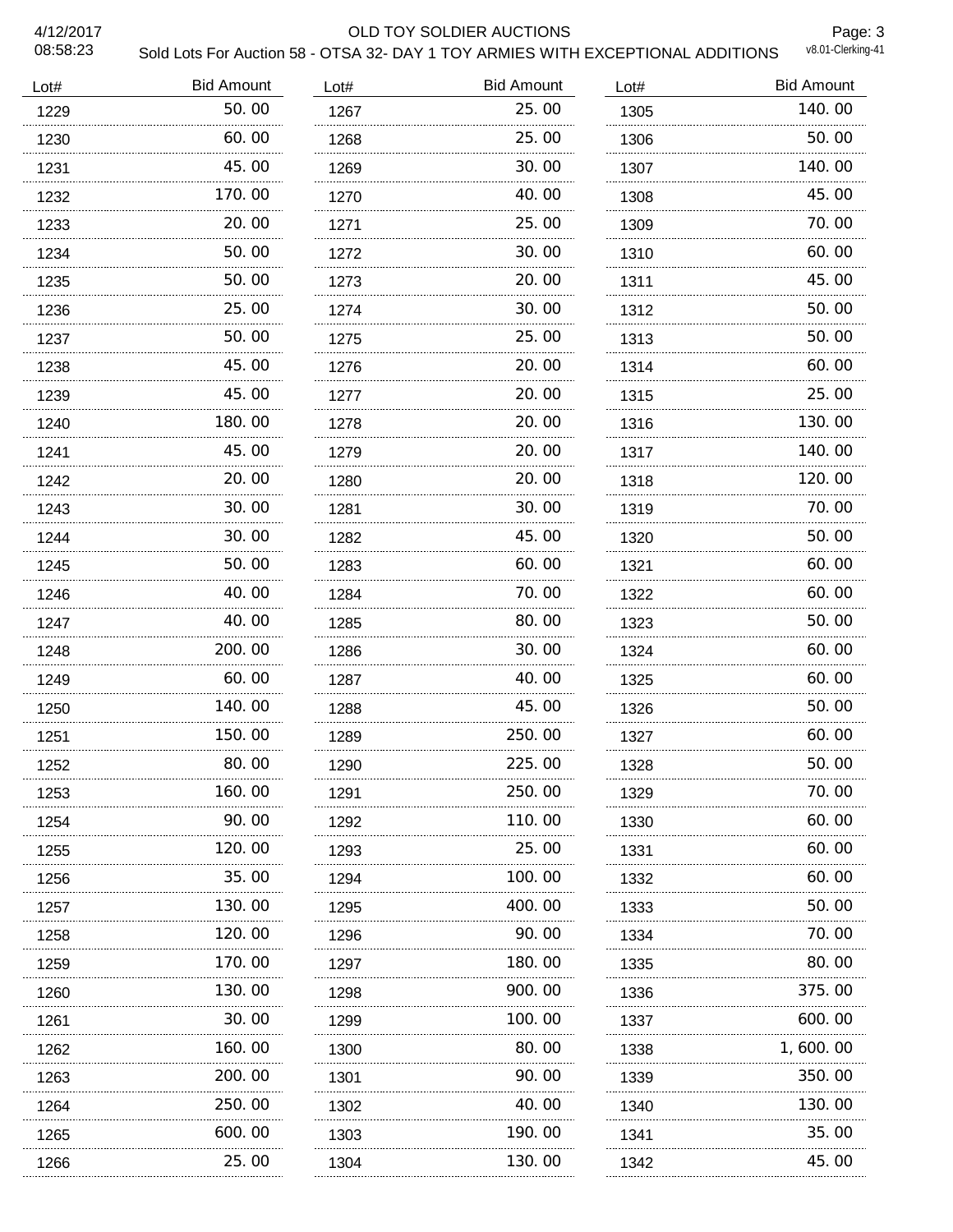#### 4/12/2017 OLD TOY SOLDIER AUCTIONS

Page: 4<br>v8.01-Clerking-41

| Lot# | <b>Bid Amount</b> | Lot# | <b>Bid Amount</b> | Lot# | <b>Bid Amount</b> |
|------|-------------------|------|-------------------|------|-------------------|
| 1343 | 45.00             | 1381 | 30.00             | 1419 | 5.00              |
| 1344 | 30.00             | 1382 | 70.00             | 1420 | 10.00             |
| 1345 | 30.00             | 1383 | 45.00             | 1421 | 15.00             |
| 1346 | 70.00             | 1384 | 100.00            | 1422 | 10.00             |
| 1347 | 20.00             | 1385 | 120.00            | 1423 | 10.00             |
| 1348 | 80.00             | 1386 | 35.00             | 1424 | 10.00             |
| 1349 | 40.00             | 1387 | 60.00             | 1425 | 25.00             |
| 1350 | 100.00            | 1388 | 25.00             | 1426 | 20.00             |
| 1351 | 100.00            | 1389 | 70.00             | 1427 | 15.00             |
| 1352 | 45.00             | 1390 | 70.00             | 1428 | 70.00             |
| 1353 | 45.00             | 1391 | 45.00             | 1429 | 60.00             |
| 1354 | 35.00             | 1392 | 60.00             | 1430 | 15.00             |
| 1355 | 120.00            | 1393 | 60.00             | 1431 | 15.00             |
| 1356 | 50.00             | 1394 | 50.00             | 1432 | 50.00             |
| 1357 | 50.00             | 1395 | 70.00             | 1433 | 15.00             |
| 1358 | 90.00             | 1396 | 60.00             | 1434 | 10.00             |
| 1359 | 100.00            | 1397 | 25.00             | 1435 | 10.00             |
| 1360 | 100.00            | 1398 | 40.00             | 1436 | 15.00             |
| 1361 | 70.00             | 1399 | 20.00             | 1437 | 20.00             |
| 1362 | 60.00             | 1400 | 20.00             | 1438 | 50.00             |
| 1363 | 40.00             | 1401 | 50.00             | 1439 | 30.00             |
| 1364 | 40.00             | 1402 | 50.00             | 1440 | 35.00             |
| 1365 | 50.00             | 1403 | 35.00             | 1441 | 60.00             |
| 1366 | 50.00             | 1404 | 45.00             | 1442 | 30.00             |
| 1367 | 50.00             | 1405 | 45.00             | 1443 | 60.00             |
| 1368 | 45.00             | 1406 | 35.00             | 1444 | 30.00             |
| 1369 | 45.00<br>.        | 1407 | 35.00             | 1445 | 50.00             |
| 1370 | 45.00             | 1408 | 30.00             | 1446 | 60.00             |
| 1371 | 50.00             | 1409 | 50.00             | 1447 | 35.00             |
| 1372 | 80.00             | 1410 | 50.00             | 1448 | 25.00             |
| 1373 | 60.00             | 1411 | 225.00            | 1449 | 20.00             |
| 1374 | 60.00             | 1412 | 60.00             | 1450 | 35.00             |
| 1375 | 120. 00           | 1413 | 15.00             | 1451 | 30.00             |
| 1376 | 25.00             | 1414 | 10.00             | 1452 | 30. 00            |
| 1377 | 20.00             | 1415 | 25.00             | 1453 | 20.00             |
| 1378 | 20.00             | 1416 | 10.00             | 1454 | 30.00             |
| 1379 | 20.00             | 1417 | 15.00             | 1455 | 70. 00            |
| 1380 | 20.00             | 1418 | 10.00             | 1456 | 25.00             |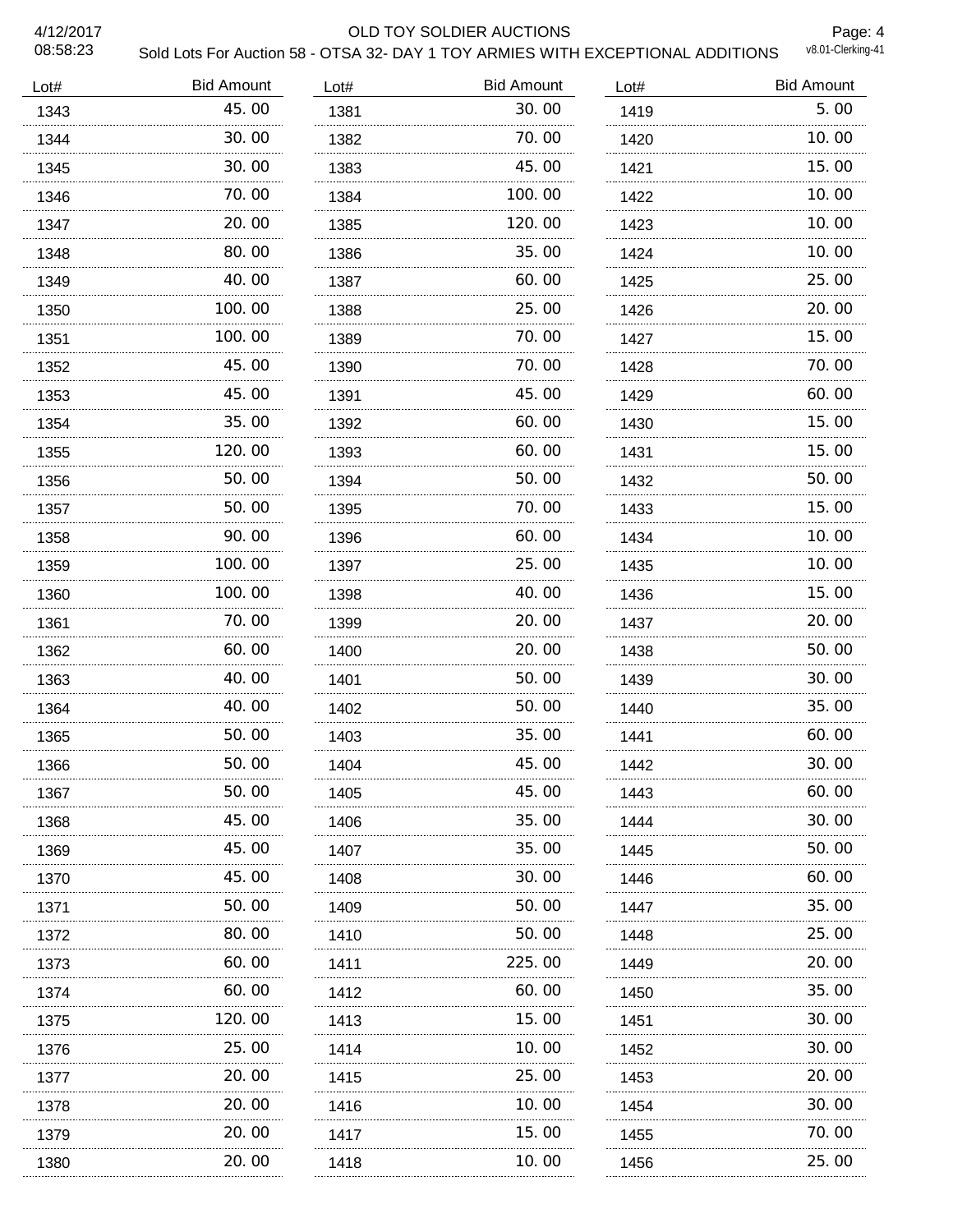#### 4/12/2017 OLD TOY SOLDIER AUCTIONS

Page: 5<br>v8.01-Clerking-41

| Lot# | <b>Bid Amount</b> | Lot# | <b>Bid Amount</b> | Lot# | <b>Bid Amount</b> |
|------|-------------------|------|-------------------|------|-------------------|
| 1457 | 30.00             | 1495 | 180.00            | 1534 | 25.00             |
| 1458 | 35.00             | 1496 | 80.00             | 1535 | 35.00             |
| 1459 | 35.00             | 1497 | 70.00             | 1536 | 30.00             |
| 1460 | 35.00             | 1498 | 80.00             | 1537 | 25.00             |
| 1461 | 25.00             | 1499 | 120.00            | 1538 | 40.00             |
| 1462 | 35.00             | 1500 | 30.00             | 1539 | 35.00             |
| 1463 | 40.00             | 1501 | 40.00             | 1540 | 40.00             |
| 1464 | 30.00             | 1502 | 30.00             | 1541 | 50.00             |
| 1465 | 25.00<br>.        | 1503 | 35.00             | 1542 | 40.00             |
| 1466 | 35.00             | 1504 | 25.00             | 1543 | 50.00             |
| 1467 | 35.00             | 1505 | 35.00             | 1544 | 50.00             |
| 1468 | 60.00             | 1506 | 30.00             | 1545 | 80.00             |
| 1469 | 40.00             | 1507 | 45.00             | 1546 | 45.00             |
| 1470 | 20.00             | 1508 | 70.00             | 1547 | 70.00             |
| 1471 | 35.00             | 1509 | 140.00            | 1548 | 60.00             |
| 1472 | 35.00             | 1510 | 40.00             | 1549 | 110.00            |
| 1473 | 45.00             | 1511 | 40.00             | 1550 | 70.00             |
| 1474 | 40.00             | 1513 | 25.00             | 1551 | 70.00             |
| 1475 | 40.00             | 1514 | 40.00             | 1552 | 60.00             |
| 1476 | 80.00             | 1515 | 20.00             | 1553 | 60.00             |
| 1477 | 35.00             | 1516 | 15.00             | 1554 | 70.00             |
| 1478 | 40.00             | 1517 | 35.00             | 1555 | 80.00             |
| 1479 | 60.00             | 1518 | 40.00             | 1556 | 60.00             |
| 1480 | 30.00             | 1519 | 20.00             | 1557 | 25.00             |
| 1481 | 60.00             | 1520 | 20.00             |      |                   |
| 1482 | 50.00             | 1521 | 60.00             |      |                   |
| 1483 | 50.00             | 1522 | 60. 00            |      |                   |
| 1484 | 70.00             | 1523 | 60.00             |      |                   |
| 1485 | 25.00             | 1524 | 50.00             |      |                   |
| 1486 | 30.00             | 1525 | 250.00            |      |                   |
| 1487 | 20. 00<br>.       | 1526 | 20. 00<br>.       |      |                   |
| 1488 | 30.00             | 1527 | 40.00             |      |                   |
| 1489 | 25.00             | 1528 | 110.00            |      |                   |
| 1490 | 30.00             | 1529 | 80.00             |      |                   |
| 1491 | 60. 00            | 1530 | 40. OO            |      |                   |
| 1492 | 160.00            | 1531 | 25.00             |      |                   |
| 1493 | 150.00            | 1532 | 25.00<br>.        |      |                   |
| 1494 | 150.00            | 1533 | 50.00             |      |                   |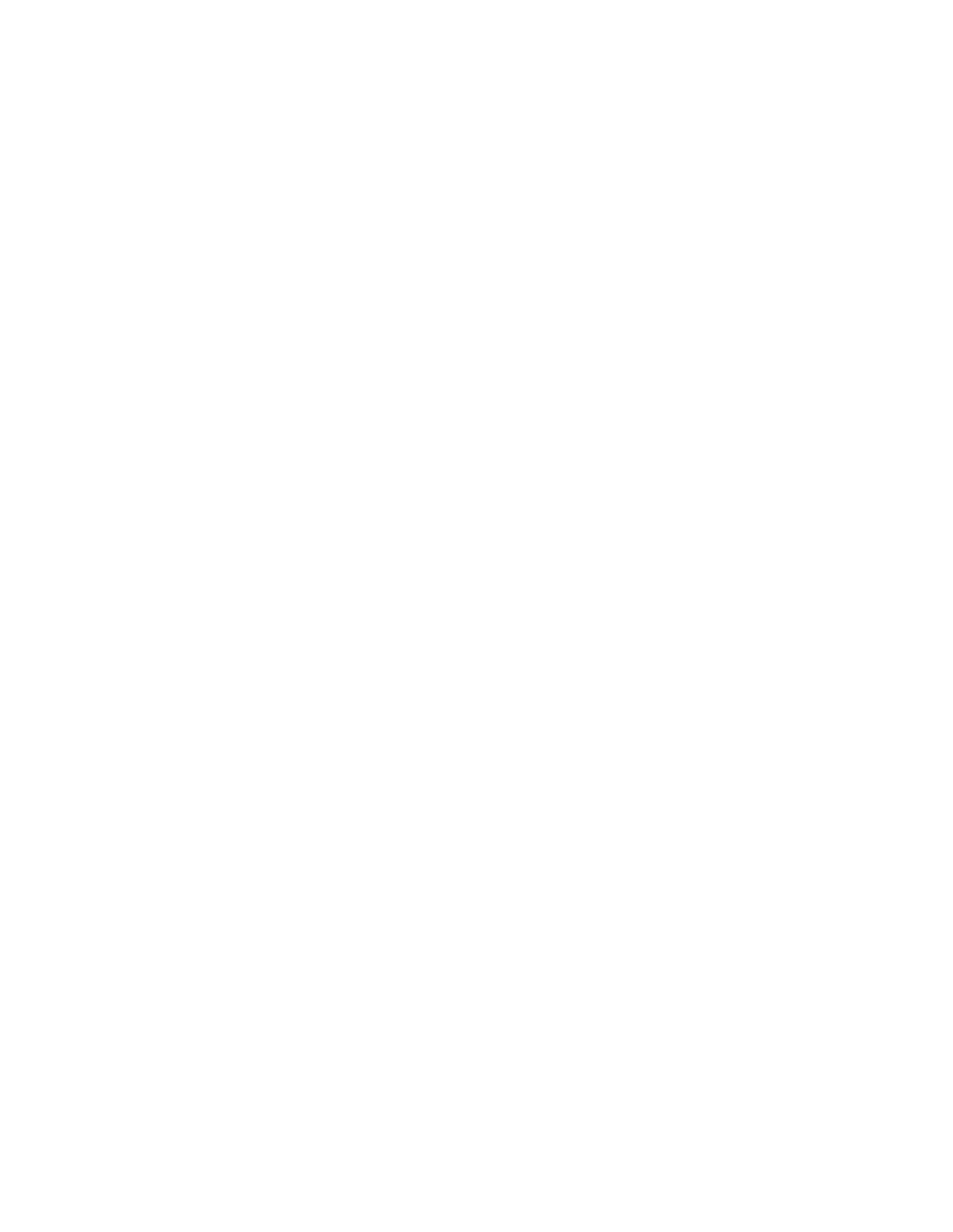#### 4/12/2017 OLD TOY SOLDIER AUCTIONS

Page: 1<br>v8.01-Clerking-41

| Lot# | <b>Bid Amount</b> | Lot# | <b>Bid Amount</b> | Lot# | <b>Bid Amount</b> |
|------|-------------------|------|-------------------|------|-------------------|
| 2001 | 40.00             | 2039 | 80.00             | 2077 | 60.00             |
| 2002 | 40.00             | 2040 | 80.00             | 2078 | 140.00            |
| 2003 | 40.00             | 2041 | 60.00             | 2079 | 35.00             |
| 2004 | 140.00            | 2042 | 150,00            | 2080 | 100.00            |
| 2005 | 140.00            | 2043 | 150.00            | 2081 | 45.00             |
| 2006 | 130.00            | 2044 | 200.00            | 2082 | 50.00             |
| 2007 | 120.00            | 2045 | 50.00             | 2083 | 40.00             |
| 2008 | 150.00            | 2046 | 150.00            | 2084 | 100.00            |
| 2009 | 100, 00<br>.      | 2047 | 70.00             | 2085 | 70.00             |
| 2010 | 90.00             | 2048 | 140.00            | 2086 | 35.00             |
| 2011 | 550.00            | 2049 | 160.00            | 2087 | 150.00            |
| 2012 | 80.00             | 2050 | 140.00            | 2088 | 130.00            |
| 2013 | 140.00            | 2051 | 25.00             | 2089 | 60.00             |
| 2014 | 60.00             | 2052 | 20.00             | 2090 | 45.00             |
| 2015 | 50.00             | 2053 | 35.00             | 2091 | 80.00             |
| 2016 | 80.00             | 2054 | 110.00            | 2092 | 25.00             |
| 2017 | 100.00            | 2055 | 110.00            | 2093 | 180.00            |
| 2018 | 150.00            | 2056 | 25.00             | 2094 | 35.00             |
| 2019 | 25.00             | 2057 | 10.00             | 2095 | 80.00             |
| 2020 | 150.00            | 2058 | 30.00             | 2096 | 90.00             |
| 2021 | 100.00            | 2059 | 80.00             | 2097 | 100.00            |
| 2022 | 130.00            | 2060 | 25.00             | 2098 | 25.00             |
| 2023 | 70.00             | 2061 | 80.00             | 2099 | 70.00             |
| 2024 | 80.00             | 2062 | 100.00            | 2100 | 30.00             |
| 2025 | 50.00             | 2063 | 400.00            | 2101 | 60.00             |
| 2026 | 50.00             | 2064 | 190.00            | 2102 | 130.00            |
| 2027 | 35.00             | 2065 | 80.00             | 2103 | 25.00             |
| 2028 | 110.00            | 2066 | 20.00             | 2104 | 50.00             |
| 2029 | 30. 00            | 2067 | 30.00             | 2105 | 30.00             |
| 2030 | 40.00             | 2068 | 110.00            | 2106 | 70.00             |
| 2031 | 30.00             | 2069 | 90. 00            | 2107 | 50.00             |
| 2032 | 750.00            | 2070 | 60.00             | 2108 | 110.00            |
| 2033 | 50.00             | 2071 | 110. 00           | 2109 | 60. 00            |
| 2034 | 130.00            | 2072 | 225.00            | 2110 | 110.00            |
| 2035 | 120.00            | 2073 | 80.00             | 2111 | 80.00             |
| 2036 | 90.00             | 2074 | 50.00             | 2112 | 100.00            |
| 2037 | 300.00            | 2075 | 130.00            | 2113 | 70.00             |
| 2038 | 70.00             | 2076 | 120.00            | 2114 | 3, 900. 00        |
|      |                   |      |                   |      |                   |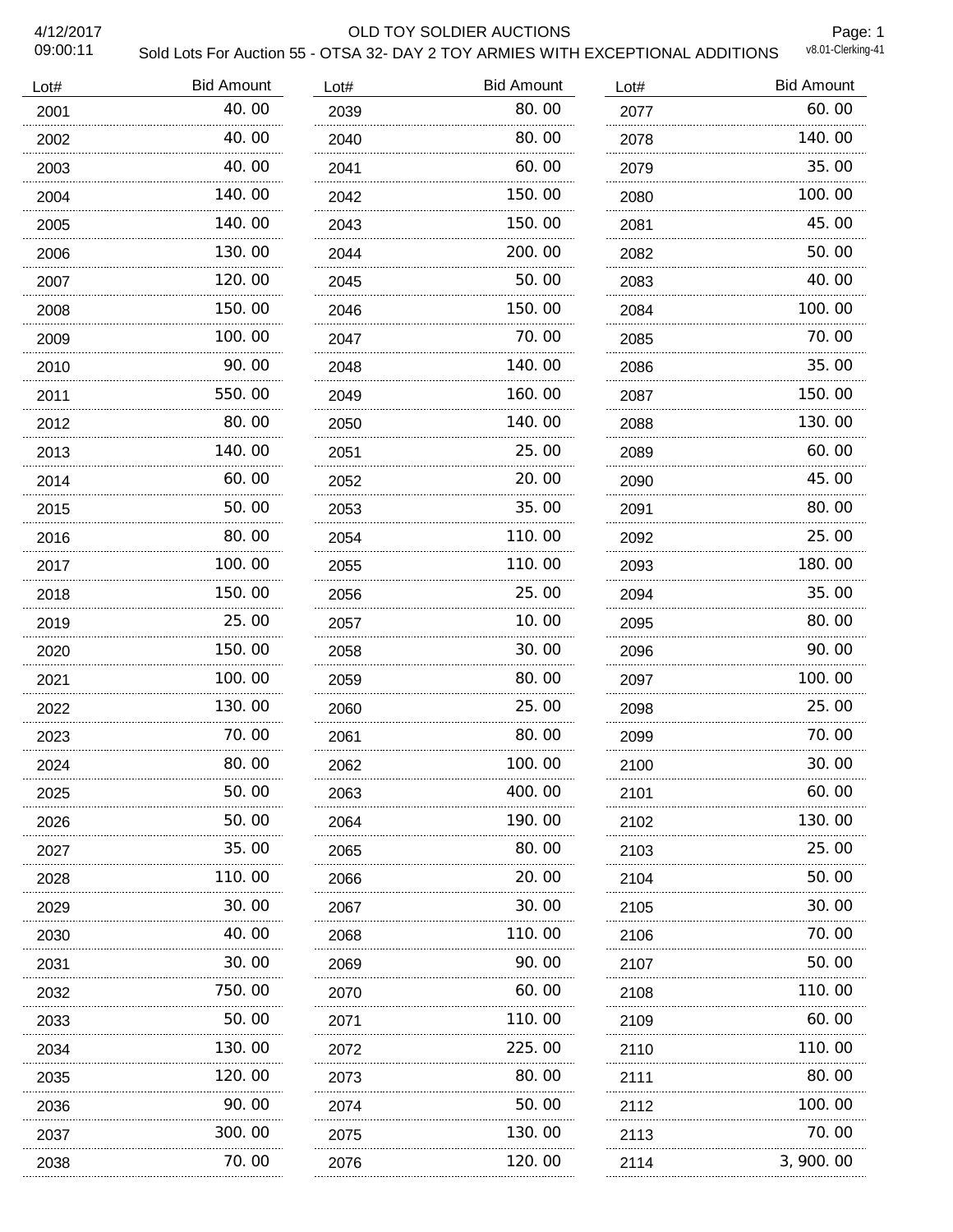#### 4/12/2017 OLD TOY SOLDIER AUCTIONS

Page: 2<br>v8.01-Clerking-41

| <b>Bid Amount</b> | Lot# | <b>Bid Amount</b> | Lot# | <b>Bid Amount</b> |
|-------------------|------|-------------------|------|-------------------|
| 3, 300.00         | 2153 | 200.00            | 2191 | 150.00            |
| 350.00            | 2154 | 325.00            | 2192 | 80.00             |
| 1,000.00          | 2155 | 140.00            | 2193 | 100.00            |
| 120.00            | 2156 | 425.00            | 2194 | 120.00            |
| 110.00            | 2157 | 425.00            | 2195 | 300.00            |
| 1,000.00          | 2158 | 150.00            | 2196 | 750.00            |
| 90.00             | 2159 | 140.00            | 2197 | 35.00             |
| 375.00            | 2160 | 180.00            | 2198 | 275.00            |
| 350.00            | 2161 | 170.00            | 2199 | 1,000.00          |
| 190.00            | 2162 | 150.00            | 2200 | 40.00             |
| 1, 200. 00        | 2163 | 325.00            | 2201 | 1, 200. 00        |
| 120.00            | 2164 | 170.00            | 2202 | 3, 200. 00        |
| 150.00            | 2165 | 150.00            | 2203 | 1, 100. 00        |
| 150.00            | 2166 | 350.00            | 2204 | 40.00             |
| 200.00            | 2167 | 150.00            | 2205 | 375.00            |
| 160.00            | 2168 | 275.00            | 2206 | 130.00            |
| 800.00            | 2169 | 375.00            | 2207 | 30.00             |
| 750.00            | 2170 | 250.00            | 2208 | 200.00            |
| 550.00            | 2171 | 375.00            | 2209 | 550.00            |
| 50.00             | 2172 | 160.00            | 2210 | 450.00            |
| 60.00             | 2173 | 150,00            | 2211 | 425.00            |
| 30.00             | 2174 | 150.00            | 2212 | 325.00            |
| 50.00             | 2175 | 800.00            | 2213 | 35.00             |
| 150.00            | 2176 | 275.00            | 2214 | 50.00             |
| 350.00            | 2177 | 450.00            | 2215 | 450.00            |
| 100.00            | 2178 | 850.00            | 2216 | 1, 300. 00        |
| 190.00            | 2179 | 300.00            | 2217 | 650.00            |
| 1, 600. 00        | 2180 | 150,00            | 2218 | 450.00            |
| 600.00            | 2181 | 300.00            | 2219 | 110. 00           |
| 80.00             | 2182 | 700.00            | 2220 | 160.00            |
| 500. 00           | 2183 | 350.00            | 2221 | 1, 500. 00        |
| 45.00             | 2184 | 300.00            | 2222 | 50.00             |
| 1, 400. 00        | 2185 | 160. 00           | 2223 | 400.00            |
| 250.00            | 2186 | 800.00            | 2224 | 3,600.00          |
| 300.00            | 2187 | 750.00            | 2225 | 70. 00            |
| 110.00            | 2188 | 130.00            | 2226 | 15.00             |
| 70.00             | 2189 | 325.00            | 2227 | 15.00             |
| 325.00            | 2190 | 750.00            | 2228 | 15.00             |
|                   | .    |                   |      |                   |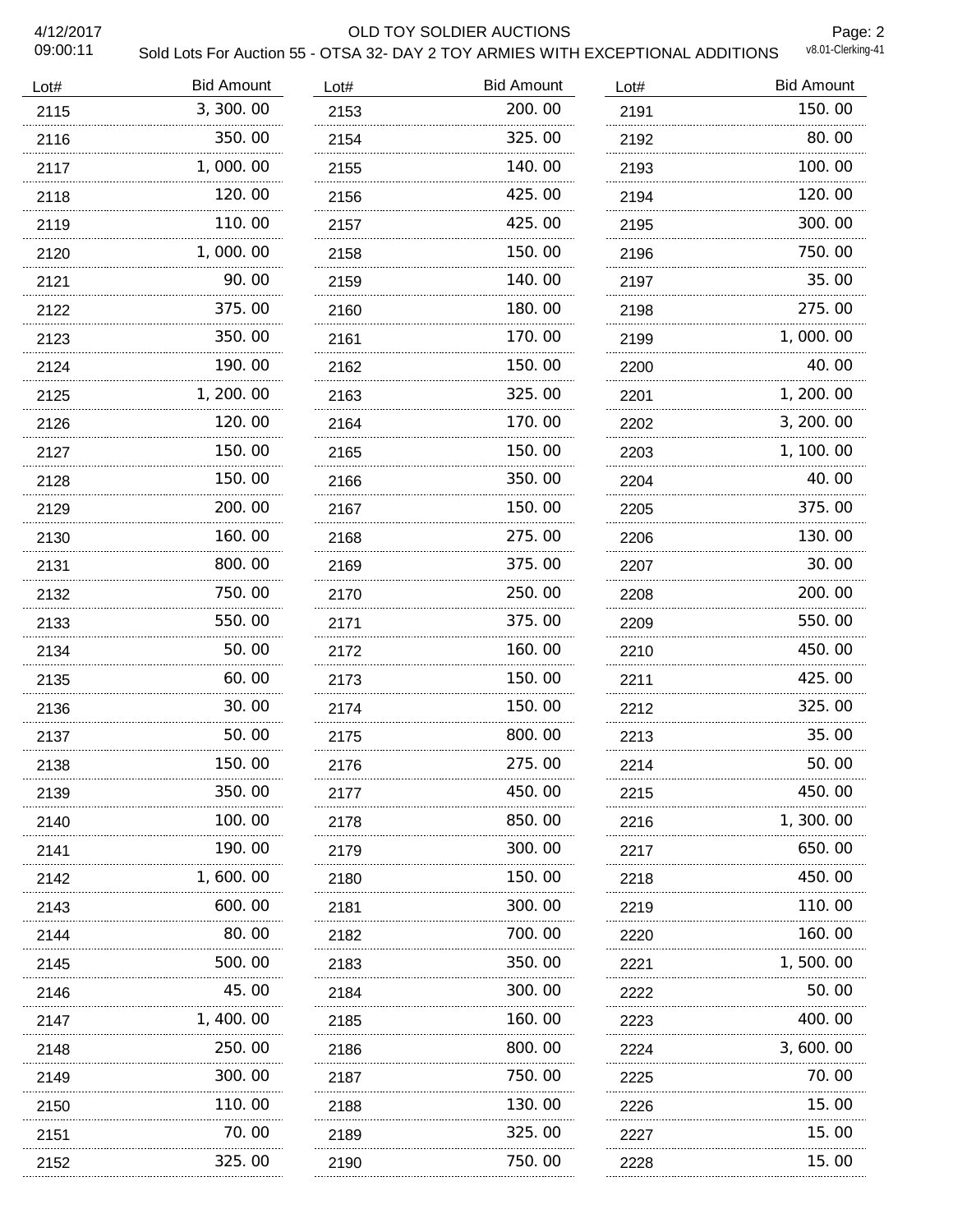#### 4/12/2017 OLD TOY SOLDIER AUCTIONS

Page: 3<br>v8.01-Clerking-41

| Lot# | <b>Bid Amount</b> | Lot# | <b>Bid Amount</b> | Lot# | <b>Bid Amount</b> |
|------|-------------------|------|-------------------|------|-------------------|
| 2229 | 15.00             | 2267 | 35.00             | 2305 | 130.00            |
| 2230 | 20.00             | 2268 | 150.00            | 2306 | 70.00             |
| 2231 | 30.00             | 2269 | 80.00             | 2307 | 70.00             |
| 2232 | 25.00             | 2270 | 25.00             | 2308 | 20.00             |
| 2233 | 10.00<br>.        | 2271 | 25,00             | 2309 | 80.00             |
| 2234 | 10.00             | 2272 | 130.00            | 2310 | 50.00             |
| 2235 | 15.00             | 2273 | 90.00             | 2311 | 180.00            |
| 2236 | 50.00             | 2274 | 180.00            | 2312 | 70.00             |
| 2237 | 25.00             | 2275 | 25.00             | 2313 | 90.00             |
| 2238 | 25.00             | 2276 | 90.00             | 2314 | 45.00             |
| 2239 | 10.00             | 2277 | 110.00            | 2315 | 80.00             |
| 2240 | 10.00             | 2278 | 160.00            | 2316 | 70.00             |
| 2241 | 130.00            | 2279 | 110.00            | 2317 | 375.00            |
| 2242 | 25.00             | 2280 | 70.00             | 2318 | 60.00             |
| 2243 | 15.00             | 2281 | 90.00             | 2319 | 80.00             |
| 2244 | 15.00             | 2282 | 15.00             | 2320 | 100.00            |
| 2245 | 25.00             | 2283 | 30.00             | 2321 | 225.00            |
| 2246 | 130.00            | 2284 | 45.00             | 2322 | 650.00            |
| 2247 | 35.00             | 2285 | 25,00             | 2323 | 80.00             |
| 2248 | 180.00            | 2286 | 50.00             | 2324 | 300.00            |
| 2249 | 50.00             | 2287 | 35.00             | 2325 | 150.00            |
| 2250 | 20.00             | 2288 | 30.00             | 2326 | 160.00            |
| 2251 | 90.00             | 2289 | 35.00             | 2327 | 110.00            |
| 2252 | 25.00             | 2290 | 40.00             | 2328 | 170.00            |
| 2253 | 15.00             | 2291 | 10.00             | 2329 | 120.00            |
| 2254 | 130.00            | 2292 | 20.00             | 2330 | 80.00             |
| 2255 | 550.00<br>.       | 2293 | 50.00             | 2331 | 80.00             |
| 2256 | 70.00             | 2294 | 15.00             | 2332 | 50.00             |
| 2257 | 80.00             | 2295 | 50.00             | 2333 | 45.00             |
| 2258 | 80.00             | 2296 | 20.00             | 2334 | 375.00            |
| 2259 | 70.00             | 2297 | 100. 00           | 2335 | 10.00             |
| 2260 | 25.00             | 2298 | 180.00            | 2336 | 70.00             |
| 2261 | 120.00            | 2299 | 20.00             | 2337 | 45.00             |
| 2262 | 25.00             | 2300 | 90.00             | 2338 | 15.00             |
| 2263 | 50.00             | 2301 | 170.00            | 2339 | 225.00            |
| 2264 | 80.00             | 2302 | 350.00            | 2340 | 80.00             |
| 2265 | 40. OO            | 2303 | 130.00            | 2341 | 80.00             |
| 2266 | 35.00             | 2304 | 160.00            | 2342 | 100.00            |
|      |                   |      |                   | .    |                   |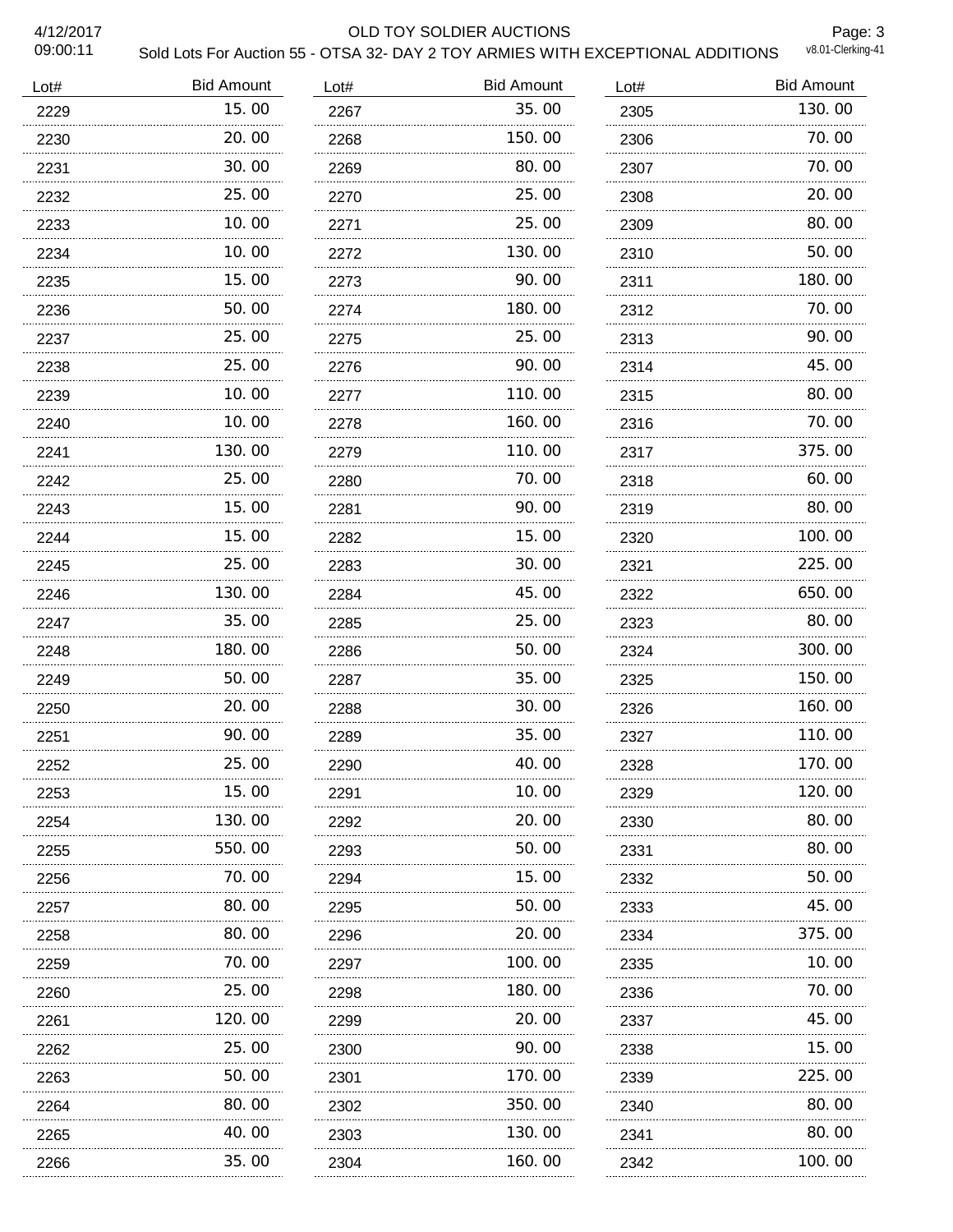#### 4/12/2017 OLD TOY SOLDIER AUCTIONS

Page: 4<br>v8.01-Clerking-41

| Lot# | <b>Bid Amount</b> | Lot# | <b>Bid Amount</b> | Lot# | <b>Bid Amount</b> |
|------|-------------------|------|-------------------|------|-------------------|
| 2343 | 35.00             | 2381 | 20.00             | 2419 | 110.00            |
| 2344 | 60.00             | 2382 | 20.00             | 2420 | 60.00             |
| 2345 | 325.00            | 2383 | 20.00             | 2421 | 100.00            |
| 2346 | 130.00            | 2384 | 25.00             | 2422 | 325.00            |
| 2347 | 110.00            | 2385 | 20.00             | 2423 | 300.00            |
| 2348 | 25.00             | 2386 | 25.00             | 2424 | 400.00            |
| 2349 | 110.00            | 2387 | 180.00            | 2425 | 190.00            |
| 2350 | 20.00             | 2388 | 70.00             | 2426 | 250.00            |
| 2351 | 80.00             | 2389 | 40.00             | 2427 | 70.00             |
| 2352 | 50.00             | 2390 | 50.00             | 2428 | 120.00            |
| 2353 | 25.00             | 2391 | 60.00             | 2429 | 250.00            |
| 2354 | 45.00             | 2392 | 100.00            | 2430 | 100.00            |
| 2355 | 50.00             | 2393 | 90.00             | 2431 | 130.00            |
| 2356 | 20.00             | 2394 | 140.00            | 2432 | 15.00             |
| 2357 | 60.00             | 2395 | 110.00            | 2433 | 100.00            |
| 2358 | 190.00            | 2396 | 190.00            | 2434 | 180.00            |
| 2359 | 90.00             | 2397 | 80.00             | 2435 | 45.00             |
| 2360 | 60.00             | 2398 | 150.00            | 2436 | 10.00             |
| 2361 | 110.00            | 2399 | 225.00            | 2437 | 30.00             |
| 2362 | 80.00             | 2400 | 200.00            | 2438 | 35.00             |
| 2363 | 90.00             | 2401 | 200, 00           | 2439 | 40.00             |
| 2364 | 160.00            | 2402 | 150.00            | 2440 | 100.00            |
| 2365 | 80.00             | 2403 | 100.00            | 2441 | 35.00             |
| 2366 | 100.00            | 2404 | 35.00             | 2442 | 120.00            |
| 2367 | 25.00             | 2405 | 900.00            | 2443 | 120.00            |
| 2368 | 35.00             | 2406 | 15.00             | 2444 | 35.00             |
| 2369 | 20.00             | 2407 | 140. 00           | 2445 | 25.00             |
| 2370 | 15.00             | 2408 | 130. 00           | 2446 | 70.00             |
| 2371 | 40.00             | 2409 | 80.00             | 2447 | 30.00             |
| 2372 | 180. 00           | 2410 | 130.00            | 2448 | 40.00             |
| 2373 | 50.00             | 2411 | 60.00             | 2449 | 70.00             |
| 2374 | 50.00             | 2412 | 120.00            | 2450 | 40.00             |
| 2375 | 150.00            | 2413 | 60.00             | 2451 | 40.00             |
| 2376 | 15.00             | 2414 | 60.00             | 2452 | 25.00             |
| 2377 | 50.00             | 2415 | 70.00             | 2453 | 40.00             |
| 2378 | 25.00             | 2416 | 90.00             | 2454 | 35.00             |
| 2379 | 45.00             | 2417 | 50.00             | 2455 | 40.00             |
| 2380 | 120. 00           | 2418 | 45.00             | 2456 | 30.00             |
|      |                   |      |                   |      |                   |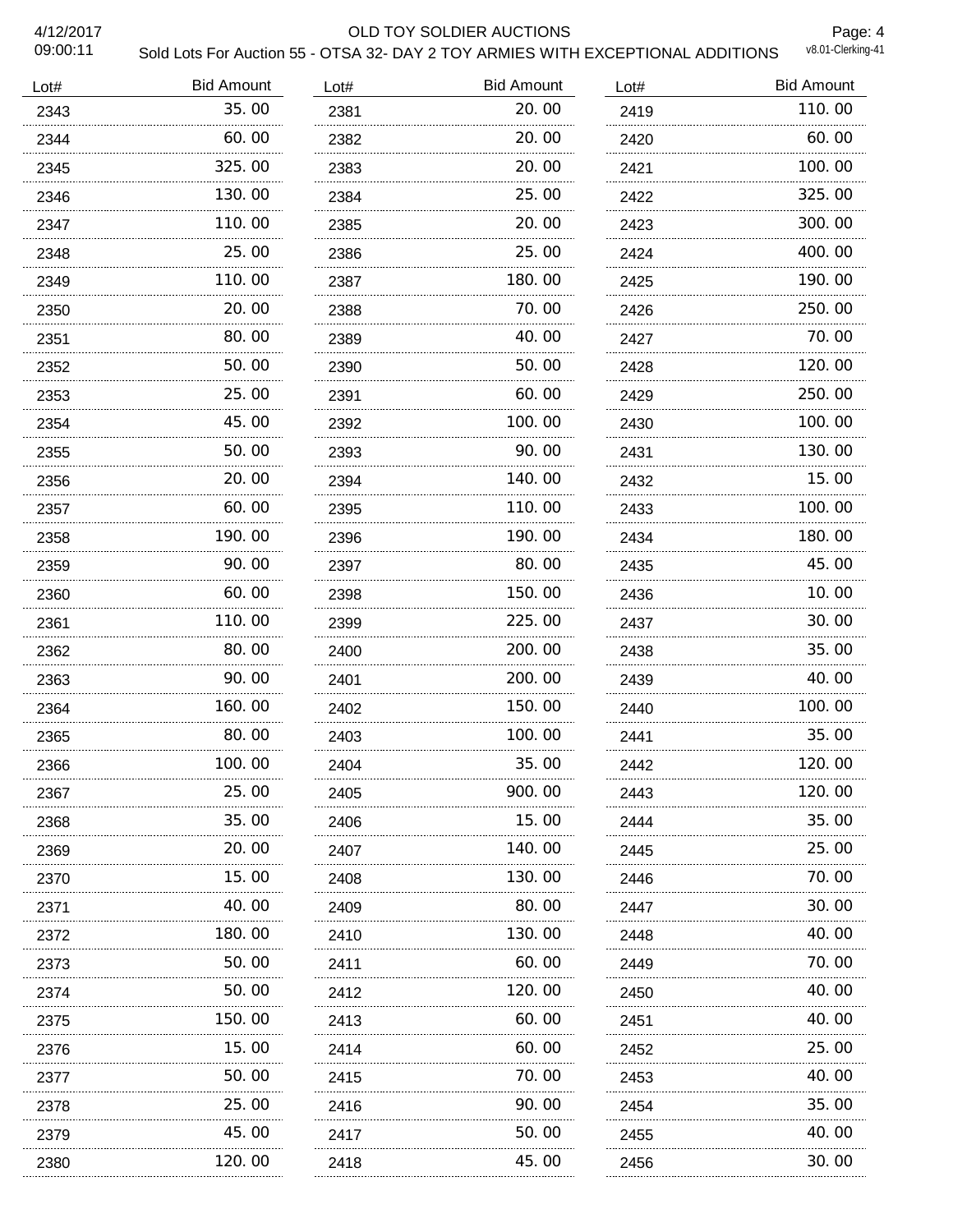#### 4/12/2017 OLD TOY SOLDIER AUCTIONS

Page: 5<br>v8.01-Clerking-41

| Lot# | <b>Bid Amount</b> | Lot# | <b>Bid Amount</b> | Lot# | <b>Bid Amount</b> |
|------|-------------------|------|-------------------|------|-------------------|
| 2457 | 100.00            | 2495 | 35.00             | 2533 | 40.00             |
| 2458 | 50.00             | 2496 | 170.00            | 2534 | 70.00             |
| 2459 | 60.00             | 2497 | 25.00             | 2535 | 20.00             |
| 2460 | 100.00            | 2498 | 110.00            | 2536 | 40.00             |
| 2461 | 40.00             | 2499 | 20.00             | 2537 | 45.00             |
| 2462 | 90.00             | 2500 | 30.00             | 2538 | 30.00             |
| 2463 | 30.00             | 2501 | 20.00             | 2539 | 35.00             |
| 2464 | 80.00             | 2502 | 45.00             | 2540 | 45.00             |
| 2465 | 60.00             | 2503 | 45.00             | 2541 | 80.00             |
| 2466 | 50.00             | 2504 | 25.00             | 2542 | 45.00             |
| 2467 | 70.00             | 2505 | 60.00             | 2543 | 90.00             |
| 2468 | 90.00             | 2506 | 200.00            | 2544 | 50.00             |
| 2469 | 160.00            | 2507 | 45.00             | 2545 | 90.00             |
| 2470 | 325.00            | 2508 | 170.00            | 2546 | 50.00             |
| 2471 | 160.00            | 2509 | 300.00            | 2547 | 50.00             |
| 2472 | 170.00            | 2510 | 110.00            | 2548 | 60.00             |
| 2473 | 70.00             | 2511 | 25.00             | 2549 | 225.00            |
| 2474 | 25.00             | 2512 | 15.00             | 2550 | 70.00             |
| 2475 | 35.00             | 2513 | 20.00             | 2551 | 60.00             |
| 2476 | 50.00             | 2514 | 140.00            | 2552 | 50.00             |
| 2477 | 150.00            | 2515 | 60.00             | 2553 | 35.00             |
| 2478 | 25.00             | 2516 | 25.00             | 2554 | 60.00             |
| 2479 | 15.00             | 2517 | 90.00             | 2555 | 70.00             |
| 2480 | 20.00             | 2518 | 40.00             | 2556 | 35.00             |
| 2481 | 45.00             | 2519 | 30.00             | 2557 | 45.00             |
| 2482 | 10.00             | 2520 | 40.00             | 2558 | 45.00             |
| 2483 | 35.00             | 2521 | 80.00             | 2559 | 40.00             |
| 2484 | 40.00             | 2522 | 90.00             | 2560 | 140. 00           |
| 2485 | 10.00             | 2523 | 130. 00           | 2561 | 60.00             |
| 2486 | 25.00             | 2524 | 5.00              | 2562 | 50.00             |
| 2487 | 40.00             | 2525 | 30.00             | 2563 | 25.00             |
| 2488 | 25.00             | 2526 | 15.00             | 2564 | 35.00             |
| 2489 | 45.00             | 2527 | 25.00             | 2565 | 80.00             |
| 2490 | 15.00             | 2528 | 40.00             | 2566 | 50.00             |
| 2491 | 15.00             | 2529 | 130.00            | 2567 | 30.00             |
| 2492 | 25.00             | 2530 | 20.00             | 2568 | 20.00             |
| 2493 | 25.00             | 2531 | 150.00            | 2569 | 70.00             |
| 2494 | 100.00            | 2532 | 100.00            | 2570 | 80.00             |
|      |                   |      |                   |      |                   |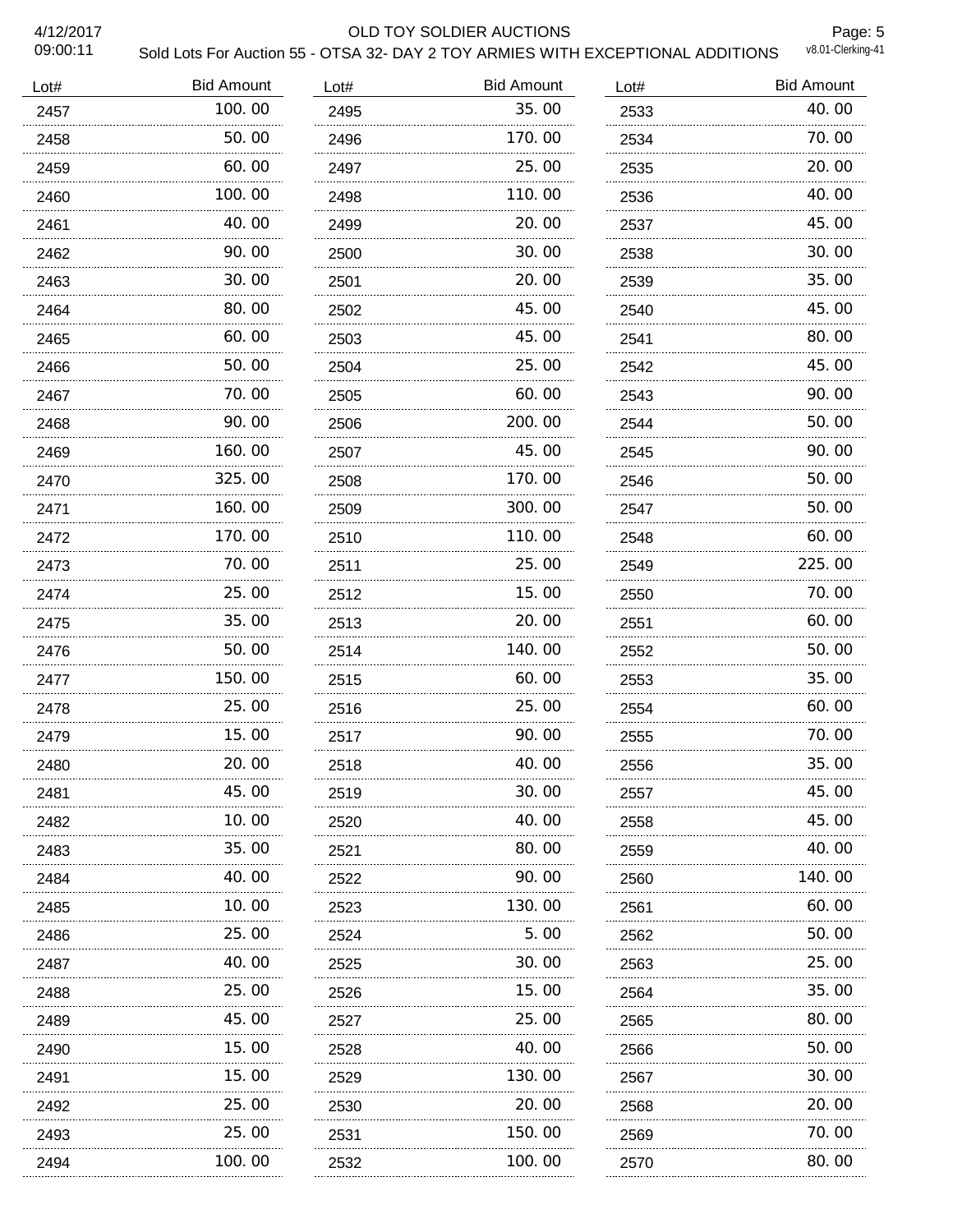#### 4/12/2017 OLD TOY SOLDIER AUCTIONS

Page: 6<br>v8.01-Clerking-41

09:00:11

# Sold Lots For Auction 55 - OTSA 32- DAY 2 TOY ARMIES WITH EXCEPTIONAL ADDITIONS

| Lot# | <b>Bid Amount</b> | Lot# | <b>Bid Amount</b> |
|------|-------------------|------|-------------------|
| 2571 | 225.00            | 2609 | 70.00             |
| 2572 | 50.00             |      |                   |
| 2573 | 225.00            |      |                   |
| 2574 | 10.00             |      |                   |
| 2575 | 45.00             |      |                   |
| 2576 | 15.00             |      |                   |
| 2577 | 70.00             |      |                   |
| 2578 | 20.00             |      |                   |
| 2579 | 25.00             |      |                   |
| 2580 | 20.00             |      |                   |
| 2581 | 30.00             |      |                   |
| 2582 | 25.00             |      |                   |
| 2583 | 70.00             |      |                   |
| 2584 | 250.00            |      |                   |
| 2585 | 70.00             |      |                   |
| 2586 | 70.00             |      |                   |
| 2587 | 40.00             |      |                   |
| 2588 | 160.00            |      |                   |
| 2589 | 35.00             |      |                   |
| 2590 | 60.00             |      |                   |
| 2591 | 45.00             |      |                   |
| 2592 | 90.00             |      |                   |
| 2593 | 30.00             |      |                   |
| 2594 | 30.00             |      |                   |
| 2595 | 110.00            |      |                   |
| 2596 | 60.00             |      |                   |
| 2597 | 120.00            |      |                   |
| 2598 | 110.00            |      |                   |
| 2599 | 35.00             |      |                   |
| 2600 | 30.00             |      |                   |
| 2601 | 90.00             |      |                   |
| 2602 | 40.00             |      |                   |
| 2603 | 80.00             |      |                   |
| 2604 | 45.00             |      |                   |
| 2605 | 45.00             |      |                   |
| 2606 | 45.00             |      |                   |
| 2607 | 45.00             |      |                   |
| 2608 | 70.00             |      |                   |

70.00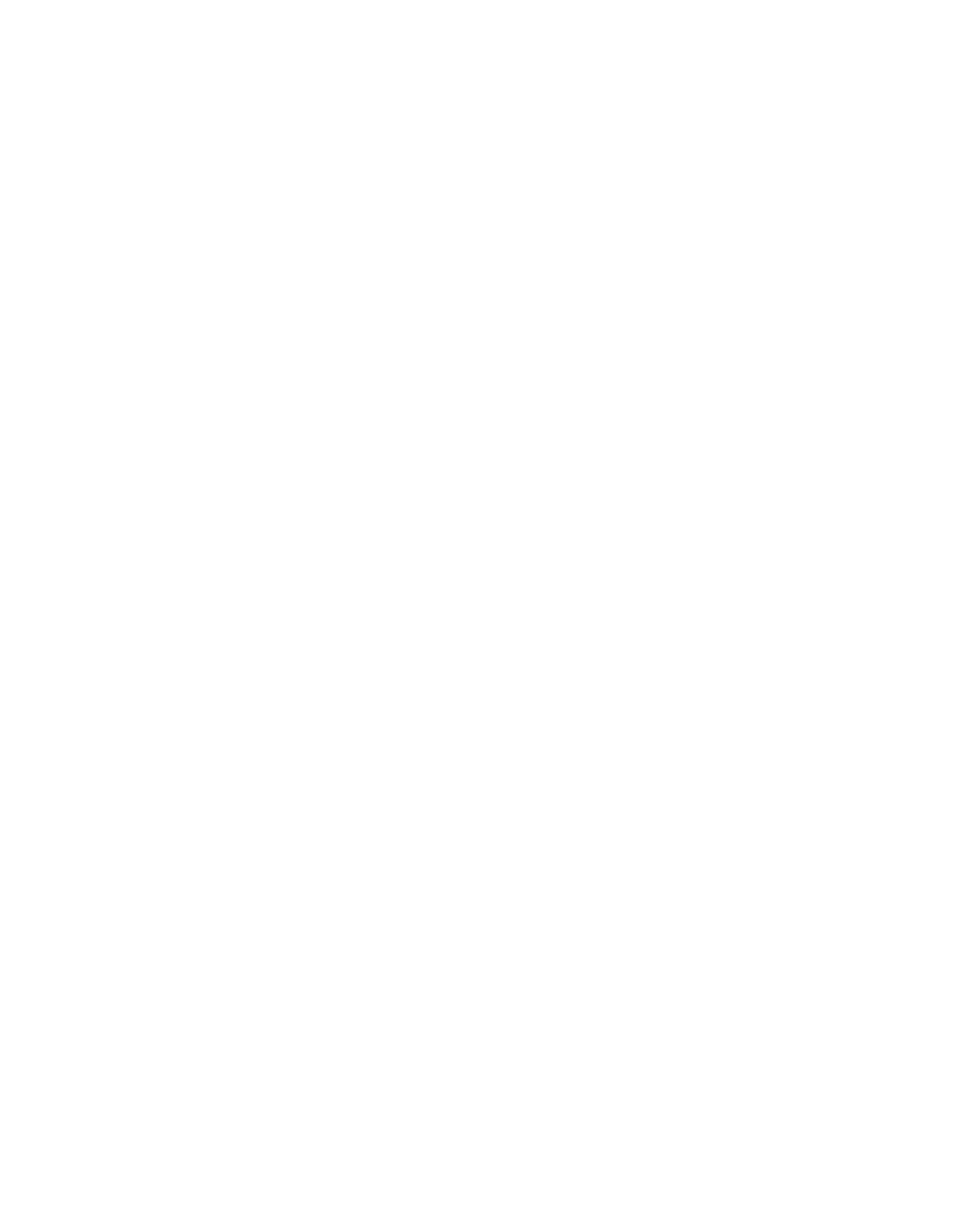#### 4/12/2017 OLD TOY SOLDIER AUCTIONS

Page: 1<br>v8.01-Clerking-41

| Lot# | <b>Bid Amount</b> | Lot# | <b>Bid Amount</b> | Lot# | <b>Bid Amount</b> |
|------|-------------------|------|-------------------|------|-------------------|
| 3001 | 50.00             | 3039 | 35.00             | 3077 | 275.00            |
| 3002 | 150.00            | 3040 | 45.00             | 3078 | 160.00            |
| 3003 | 45.00             | 3041 | 100.00            | 3079 | 950.00            |
| 3004 | 130.00            | 3042 | 70.00             | 3080 | 450.00            |
| 3005 | 425.00            | 3043 | 80.00             | 3081 | 400.00            |
| 3006 | 150.00            | 3044 | 250.00            | 3082 | 450.00            |
| 3007 | 425.00            | 3045 | 120.00            | 3083 | 275.00            |
| 3008 | 225.00            | 3046 | 70.00             | 3084 | 425.00            |
| 3009 | 450.00            | 3047 | 250.00            | 3085 | 225.00            |
| 3010 | 400.00            | 3048 | 90.00             | 3086 | 600.00            |
| 3011 | 275.00            | 3049 | 70.00             | 3087 | 45.00             |
| 3012 | 325.00            | 3050 | 50.00             | 3088 | 550.00            |
| 3013 | 45.00             | 3051 | 35.00             | 3089 | 110.00            |
| 3014 | 100.00            | 3052 | 150.00            | 3090 | 110.00            |
| 3015 | 110.00            | 3053 | 425.00            | 3091 | 90.00             |
| 3016 | 35.00             | 3054 | 375.00            | 3092 | 45.00             |
| 3017 | 45.00             | 3055 | 250.00            | 3093 | 225.00            |
| 3018 | 225.00            | 3056 | 650.00            | 3094 | 300.00            |
| 3019 | 225.00            | 3057 | 200.00            | 3095 | 50.00             |
| 3020 | 400.00            | 3058 | 160.00            | 3096 | 375.00            |
| 3021 | 70.00             | 3059 | 425,00            | 3097 | 40.00             |
| 3022 | 2, 300.00         | 3060 | 150.00            | 3098 | 80.00             |
| 3023 | 350.00            | 3061 | 325.00            | 3099 | 140.00            |
| 3024 | 275.00            | 3062 | 200.00            | 3100 | 750.00            |
| 3025 | 375.00            | 3063 | 250.00            | 3101 | 130.00            |
| 3026 | 250.00            | 3064 | 3,500.00          | 3102 | 100.00            |
| 3027 | 350.00            | 3065 | 90.00             | 3103 | 140.00            |
| 3028 | 275.00            | 3066 | 100.00            | 3104 | 300.00            |
| 3029 | 850.00            | 3067 | 100.00            | 3105 | 130.00            |
| 3030 | 60.00             | 3068 | 225.00            | 3106 | 325.00            |
| 3031 | 180. 00           | 3069 | 275.00            | 3107 | 275.00            |
| 3032 | 70. 00            | 3070 | 550.00            | 3108 | 475.00            |
| 3033 | 80.00<br>.        | 3071 | 600.00            | 3109 | 325.00            |
| 3034 | 300.00            | 3072 | 60.00             | 3110 | 110.00            |
| 3035 | 600.00            | 3073 | 425.00            | 3111 | 50.00             |
| 3036 | 110.00            | 3074 | 600.00            | 3112 | 80.00             |
| 3037 | 70.00             | 3075 | 80.00             | 3113 | 375.00            |
| 3038 | 200.00            | 3076 | 200.00            | 3114 | 70.00             |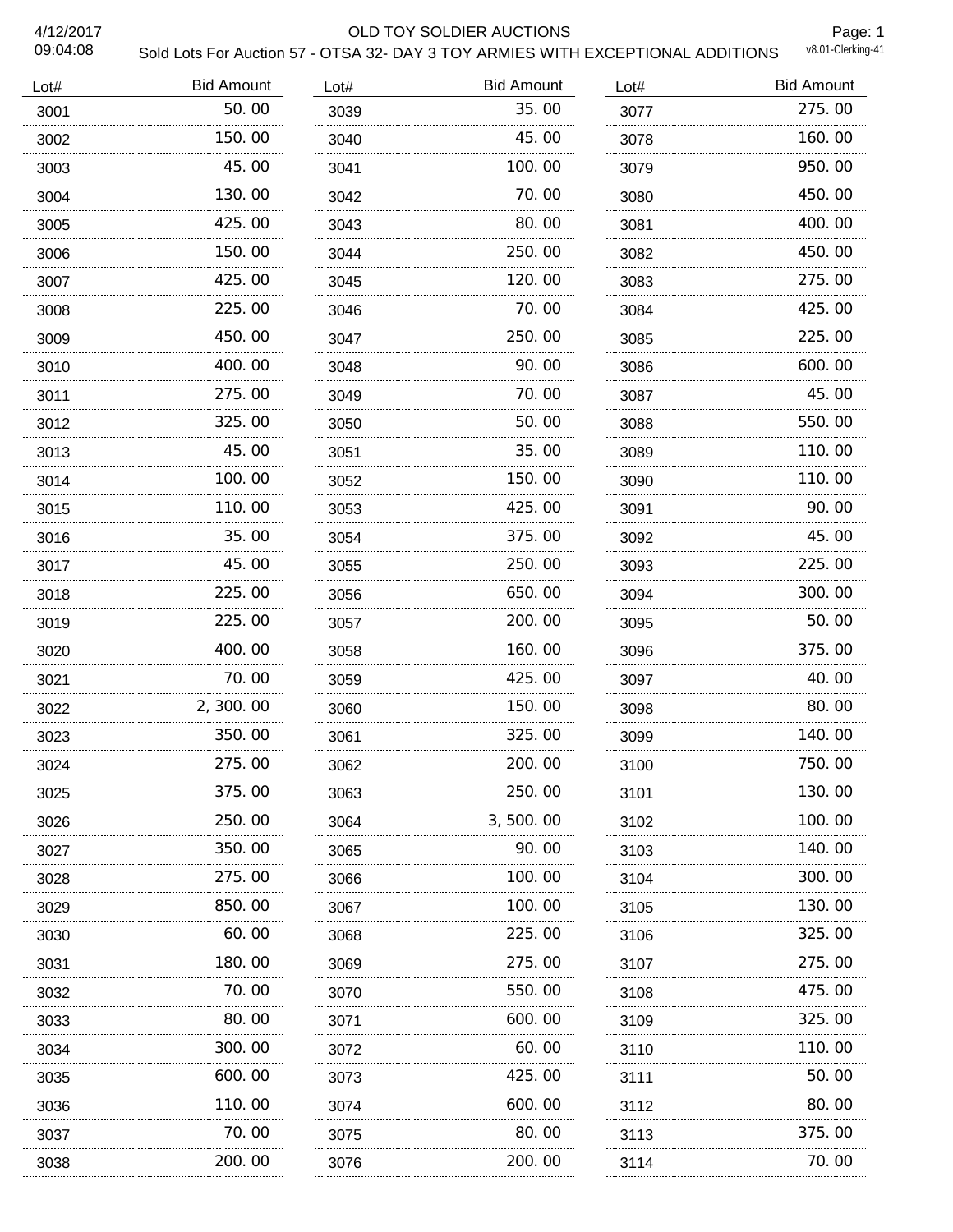#### 4/12/2017 OLD TOY SOLDIER AUCTIONS

Page: 2<br>v8.01-Clerking-41

| Lot# | <b>Bid Amount</b> | Lot# | <b>Bid Amount</b> | Lot# | <b>Bid Amount</b> |
|------|-------------------|------|-------------------|------|-------------------|
| 3115 | 100.00            | 3153 | 600.00            | 3192 | 200.00            |
| 3116 | 180, 00           | 3154 | 160.00            | 3193 | 275.00            |
| 3117 | 750.00            | 3155 | 50.00             | 3194 | 80.00             |
| 3118 | 180.00            | 3156 | 130.00            | 3195 | 225.00            |
| 3119 | 350.00            | 3157 | 170.00            | 3196 | 100.00            |
| 3120 | 130.00            | 3158 | 70.00             | 3197 | 90.00             |
| 3121 | 225.00            | 3159 | 850.00            | 3198 | 475.00            |
| 3122 | 130.00            | 3160 | 1, 200. 00        | 3199 | 100.00            |
| 3123 | 300.00            | 3161 | 170.00            | 3200 | 90.00             |
| 3124 | 80.00             | 3162 | 400.00            | 3201 | 225.00            |
| 3125 | 70.00             | 3163 | 650.00            | 3202 | 90.00             |
| 3126 | 130.00            | 3164 | 225.00            | 3203 | 150.00            |
| 3127 | 650.00            | 3165 | 160.00            | 3204 | 30.00             |
| 3128 | 300.00            | 3166 | 350.00            | 3205 | 20.00             |
| 3129 | 700.00            | 3167 | 475.00            | 3206 | 20.00             |
| 3130 | 425.00            | 3168 | 250.00            | 3207 | 90.00             |
| 3131 | 475.00            | 3169 | 425.00            | 3208 | 60.00             |
| 3132 | 400.00            | 3170 | 160.00            | 3209 | 425.00            |
| 3133 | 425.00            | 3171 | 250.00            | 3210 | 50.00             |
| 3134 | 100.00            | 3172 | 120.00            | 3211 | 50.00             |
| 3135 | 120.00            | 3173 | 110.00            | 3212 | 60.00             |
| 3136 | 350.00            | 3174 | 80.00             | 3213 | 50.00             |
| 3137 | 80.00             | 3175 | 110.00            | 3214 | 50.00             |
| 3138 | 90.00             | 3177 | 425.00            | 3215 | 110.00            |
| 3139 | 450.00            | 3178 | 110.00            | 3216 | 80.00             |
| 3140 | 425.00            | 3179 | 130.00            | 3217 | 110.00            |
| 3141 | 650.00            | 3180 | 45.00             | 3218 | 375.00            |
| 3142 | 400.00            | 3181 | 130.00            | 3219 | 425.00            |
| 3143 | 250.00            | 3182 | 80.00             | 3220 | 150.00            |
| 3144 | 250.00            | 3183 | 180.00            | 3221 | 70.00             |
| 3145 | 350.00            | 3184 | 200.00            | 3222 | 80.00             |
| 3146 | 35.00             | 3185 | 250.00            | 3223 | 20.00             |
| 3147 | 180. 00           | 3186 | 100.00            | 3224 | 180.00            |
| 3148 | 70.00             | 3187 | 275.00            | 3225 | 40.00             |
| 3149 | 500.00            | 3188 | 120.00            | 3226 | 50.00             |
| 3150 | 450.00            | 3189 | 300.00            | 3227 | 40.00             |
| 3151 | 130.00            | 3190 | 45.00             | 3228 | 800.00            |
| 3152 | 160. 00           | 3191 | 800.00            | 3229 | 275.00            |
|      |                   |      |                   |      |                   |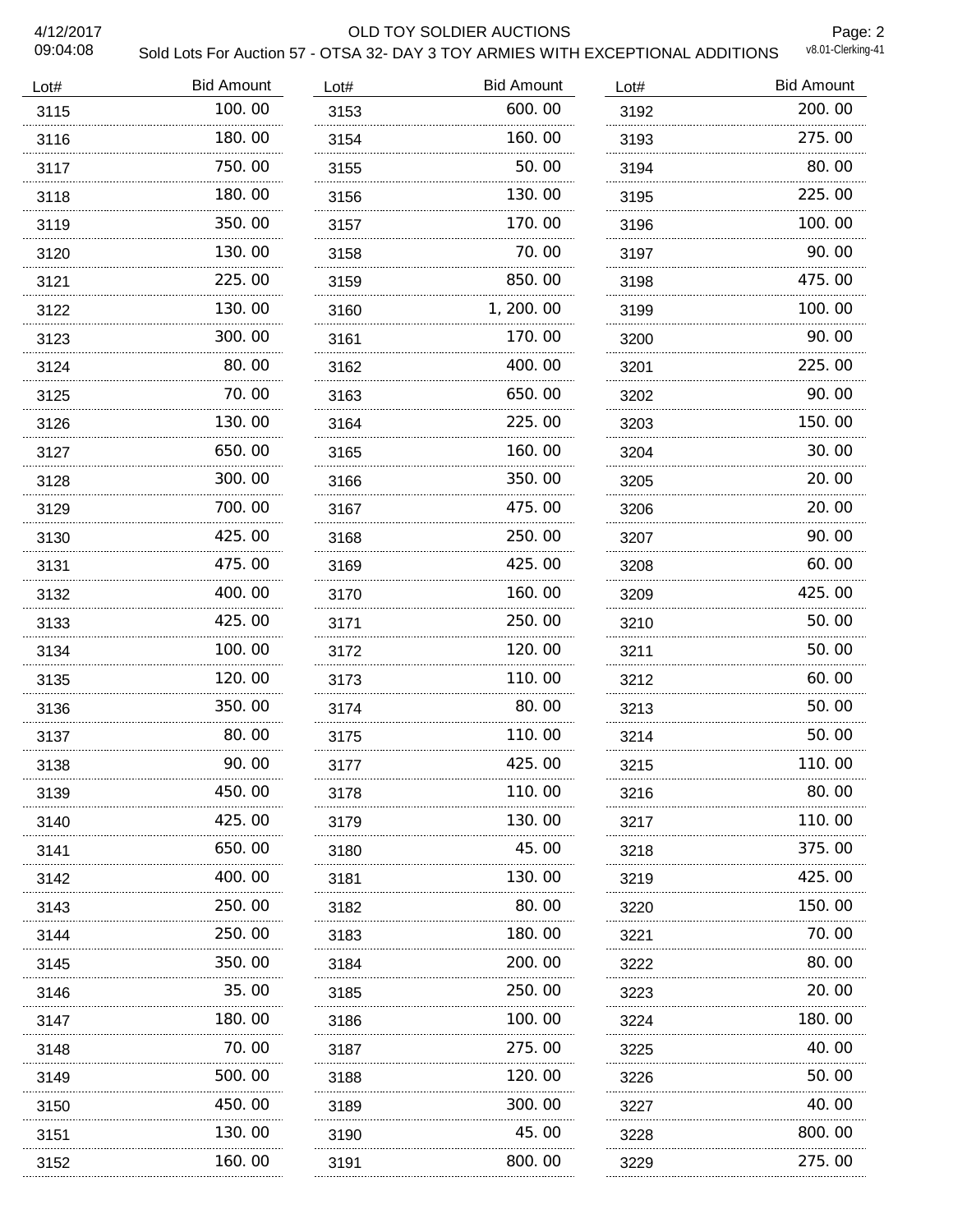#### 4/12/2017 OLD TOY SOLDIER AUCTIONS

Page: 3<br>v8.01-Clerking-41

| Lot# | <b>Bid Amount</b> | Lot# | <b>Bid Amount</b> | Lot# | <b>Bid Amount</b> |
|------|-------------------|------|-------------------|------|-------------------|
| 3230 | 60.00             | 3268 | 120.00            | 4500 | 5.00              |
| 3231 | 225.00            | 3269 | 160.00            | 4501 | 40.00             |
| 3232 | 60.00             | 3270 | 140.00            | 4502 | 15.00             |
| 3233 | 475.00            | 3271 | 275.00            | 4503 | 60.00             |
| 3234 | 750.00            | 3272 | 425.00            | 4504 | 100.00            |
| 3235 | 50.00             | 3273 | 170.00            | 4505 | 70.00             |
| 3236 | 90.00             | 3274 | 425.00            | 4506 | 90.00             |
| 3237 | 60.00             | 3275 | 600.00            | 4507 | 25.00             |
| 3238 | 50.00             | 3276 | 225.00            | 4508 | 35.00             |
| 3239 | 150.00            | 3277 | 40.00             | 4509 | 15.00             |
| 3240 | 275.00            | 3278 | 650.00            | 4510 | 20.00             |
| 3241 | 60.00             | 3279 | 130.00            | 4511 | 15.00             |
| 3242 | 300.00            | 3280 | 250.00            | 4512 | 15.00             |
| 3243 | 35.00             | 3281 | 40.00             | 4513 | 15.00             |
| 3244 | 1,400.00          | 3282 | 110.00            | 4514 | 15.00             |
| 3245 | 225.00            | 3283 | 80.00             | 4515 | 25.00             |
| 3246 | 45.00             | 3284 | 40.00             | 4516 | 5.00              |
| 3247 | 110.00            | 3285 | 40.00             | 4517 | 20.00             |
| 3248 | 30.00             | 3286 | 160.00            | 4518 | 15.00             |
| 3249 | 500.00            | 3287 | 20.00             | 4519 | 30.00             |
| 3250 | 160.00            | 3288 | 70.00             | 4520 | 70.00             |
| 3251 | 160.00            | 3289 | 30.00             | 4521 | 90.00             |
| 3252 | .<br>325.00       | 3290 | 90.00             | 4522 | 50.00             |
| 3253 | 900.00            | 3291 | 70.00             | 4523 | 5.00              |
| 3254 | 100.00            | 3292 | 70.00             | 4524 | 10.00             |
| 3255 | 80.00             | 3293 | 35.00             | 4525 | 20.00             |
| 3256 | 70. 00            | 3294 | 100.00            | 4526 | 25.00             |
| 3257 | 70. 00            | 3295 | 50.00             | 4527 | 50.00             |
| 3258 | 180.00            | 4490 | 60.00             | 4528 | 20.00             |
| 3259 | 250.00            | 4491 | 120.00            | 4529 | 40.00             |
| 3260 | 350.00            | 4492 | 140.00            | 4530 | 10. 00            |
| 3261 | 70. 00            | 4493 | 70.00             | 4531 | 10. 00            |
| 3262 | 130.00            | 4494 | 150.00            | 4532 | 10.00             |
| 3263 | 70.00             | 4495 | 80.00             | 4533 | 10.00             |
| 3264 | 1,000.00          | 4496 | 60.00             | 4534 | 30.00             |
| 3265 | 190.00            | 4497 | 40.00             | 4535 | 25.00             |
| 3266 | 60.00             | 4498 | 30.00             | 4536 | 50.00             |
| 3267 | 130.00            | 4499 | 20.00             | 4537 | 30.00             |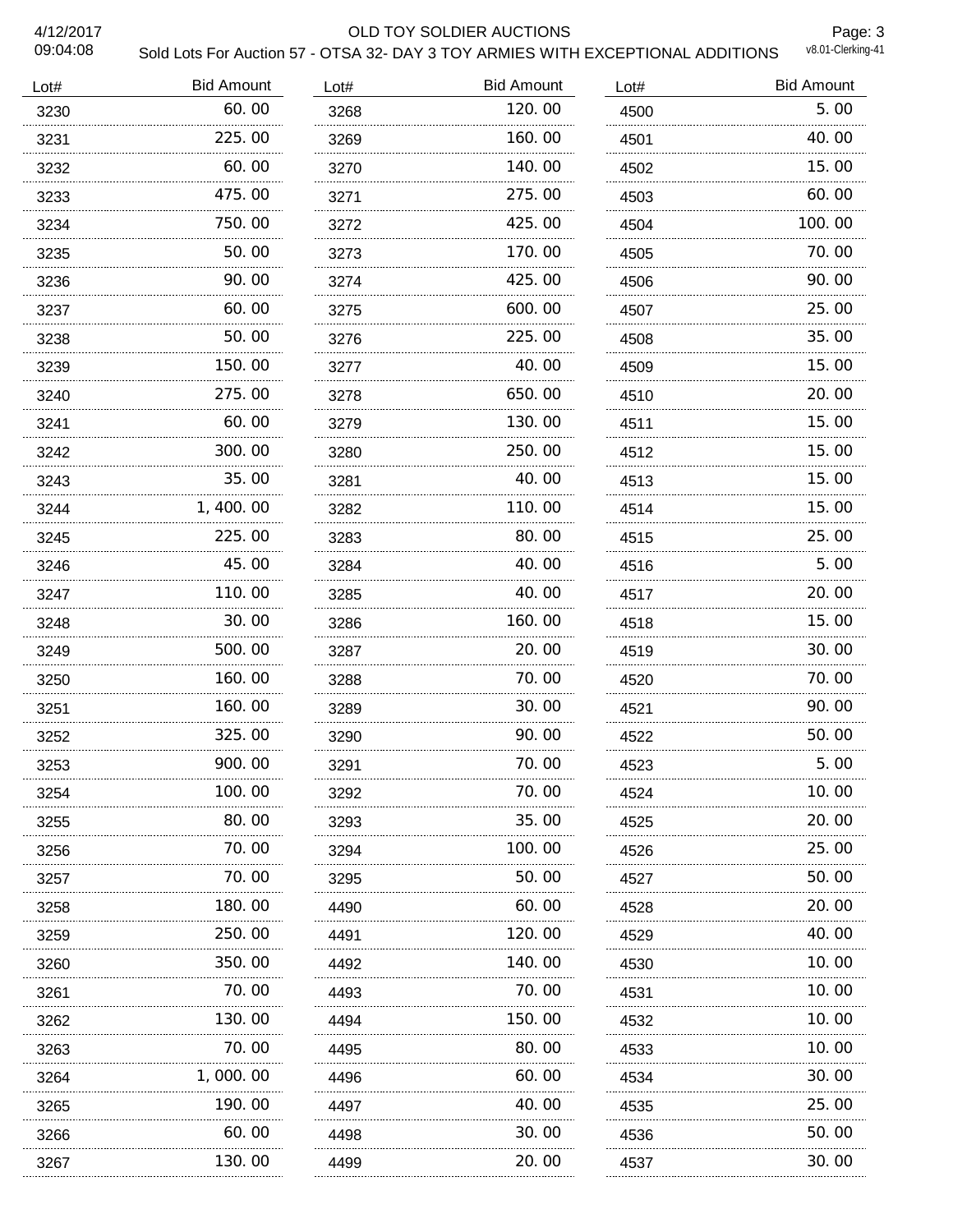#### 4/12/2017 OLD TOY SOLDIER AUCTIONS

Page: 4<br>v8.01-Clerking-41

| Lot# | <b>Bid Amount</b> | Lot# | <b>Bid Amount</b> | Lot# | <b>Bid Amount</b> |
|------|-------------------|------|-------------------|------|-------------------|
| 4538 | 35.00             | 4576 | 40.00             | 4614 | 35.00             |
| 4539 | 20.00             | 4577 | 30.00             | 4615 | 35.00             |
| 4540 | 30.00             | 4578 | 35.00             | 4616 | 35.00             |
| 4541 | 110.00            | 4579 | 15.00             | 4617 | 40.00             |
| 4542 | 50.00             | 4580 | 150.00            | 4618 | 50.00             |
| 4543 | 40.00             | 4581 | 60.00             | 4619 | 325.00            |
| 4544 | 60.00             | 4582 | 10.00             | 4620 | 20.00             |
| 4545 | 40.00             | 4583 | 50.00             | 4621 | 35.00             |
| 4546 | 30.00             | 4584 | 180.00            | 4622 | 20.00             |
| 4547 | 20.00             | 4585 | 80.00             | 4623 | 50.00             |
| 4548 | 60.00             | 4586 | 30.00             | 4624 | 40.00             |
| 4549 | 90.00             | 4587 | 80.00             | 4625 | 70.00             |
| 4550 | 70.00             | 4588 | 45.00             | 4626 | 15.00             |
| 4551 | 30.00             | 4589 | 15.00             | 4627 | 5.00              |
| 4552 | 150.00            | 4590 | 25.00             | 4628 | 120.00            |
| 4553 | 100.00            | 4591 | 15.00             | 4629 | 140.00            |
| 4554 | 60.00             | 4592 | 40.00             | 4630 | 200.00            |
| 4555 | 20.00             | 4593 | 30.00             | 4631 | 90.00             |
| 4556 | 50.00             | 4594 | 35.00             | 4632 | 160.00            |
| 4557 | 20.00             | 4595 | 10.00             | 4633 | 100.00            |
| 4558 | 45.00             | 4596 | 45.00             | 4634 | 100.00            |
| 4559 | 70.00             | 4597 | 130.00            | 4635 | 35.00             |
| 4560 | 20.00             | 4598 | 60.00             | 4636 | 25.00             |
| 4561 | 60.00             | 4599 | 20.00             | 4637 | 60.00             |
| 4562 | 80.00             | 4600 | 15.00             | 4638 | 30.00             |
| 4563 | 5.00              | 4601 | 20.00             | 4639 | 35.00             |
| 4564 | 45.00             | 4602 | 45.00             | 4640 | 120.00            |
| 4565 | 25.00             | 4603 | 40.00             | 4641 | 50.00             |
| 4566 | 20.00             | 4604 | 40.00             | 4642 | 60.00             |
| 4567 | 15.00             | 4605 | 30.00             | 4643 | 40.00             |
| 4568 | 35.00             | 4606 | 30.00             | 4644 | 50.00             |
| 4569 | 35.00             | 4607 | 45.00             | 4645 | 50.00             |
| 4570 | 15.00             | 4608 | 15.00             | 4646 | 40.00             |
| 4571 | 5.00              | 4609 | 25.00             | 4647 | 40.00             |
| 4572 | 35.00             | 4610 | 70.00             | 4648 | 20.00             |
| 4573 | 25.00             | 4611 | 50.00             | 4649 | 20.00             |
| 4574 | 25.00             | 4612 | 40.00             | 4650 | 60.00             |
| 4575 | 25.00             | 4613 | 30.00             | 4651 | 70.00             |
|      |                   |      |                   |      |                   |